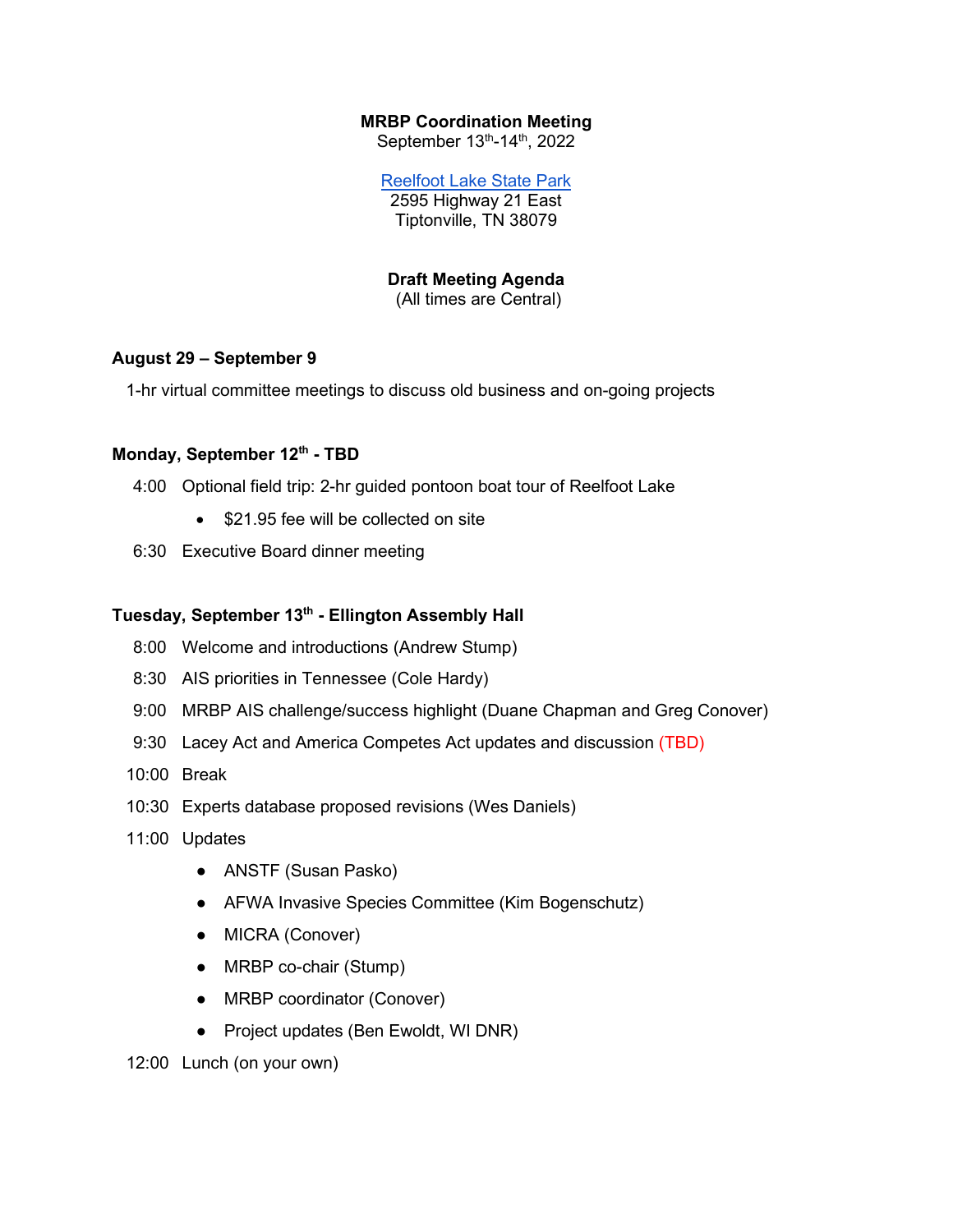## Fish health mini symposium (Invited Speakers and Panel Discussion)

- 1:00 Introduction (Mindy Barnett)
- 1:15 Fish diseases with regard to baitfish (TBD)
- 1:45 Federal fish health procedures (TBD)
- 2:15 Arkansas' Baitfish Certification Program (Zac Wellman, Arkansas Dept. of Agriculture)
- 2:45 Break
- 3:15 Aquaculture industry perspective on baitfish diseases (Jamie Anderson, I.F. Anderson Minnow Farm)
- 3:45 Harmonization of baitfish regulations (TBD)
- 4:15 Panel discussion (All)
- 5:00 Adjourn for the day
- 6:00 Optional evening fish fry
	- \$10 estimated cost will be collected on site

# Wednesday, September 14<sup>th</sup> - Ellington Assembly Hall

- 8:00 Reconvene / call to order (Stump)
- 8:05 Public comment
- 8:15 MICRA AIS priorities (Conover and Braig)
- 9:00 Occupancy models for ANS (Dr. Richard Erickson, Dr. Christopher Rota, and Dr. Michael Weber)
- 10:00 TBD
- 10:30 Break

## Committee Meetings (1-hr each to report out of virtual meeting and conduct new business)

- 11:00 Outreach and Education Committee (Greg Hitzroth)
- 12:00 Lunch (on your own)
- 1:00 Prevention and Control Committee (M. Barnett)
- 2:00 Research and Risk Assessment Committee (Duane Chapman?)
- 3:00 Break
- 3:30 2023 work plan development (Panel Discussion)
- 4:00 Panel and ANSTF recommendations (Panel Discussion)
- 4:30 Schedule next MRBP meeting (Panel Discussion)
- 4:45 Review action items / Meeting wrap-up
- 5:00 MRBP meeting adjourns